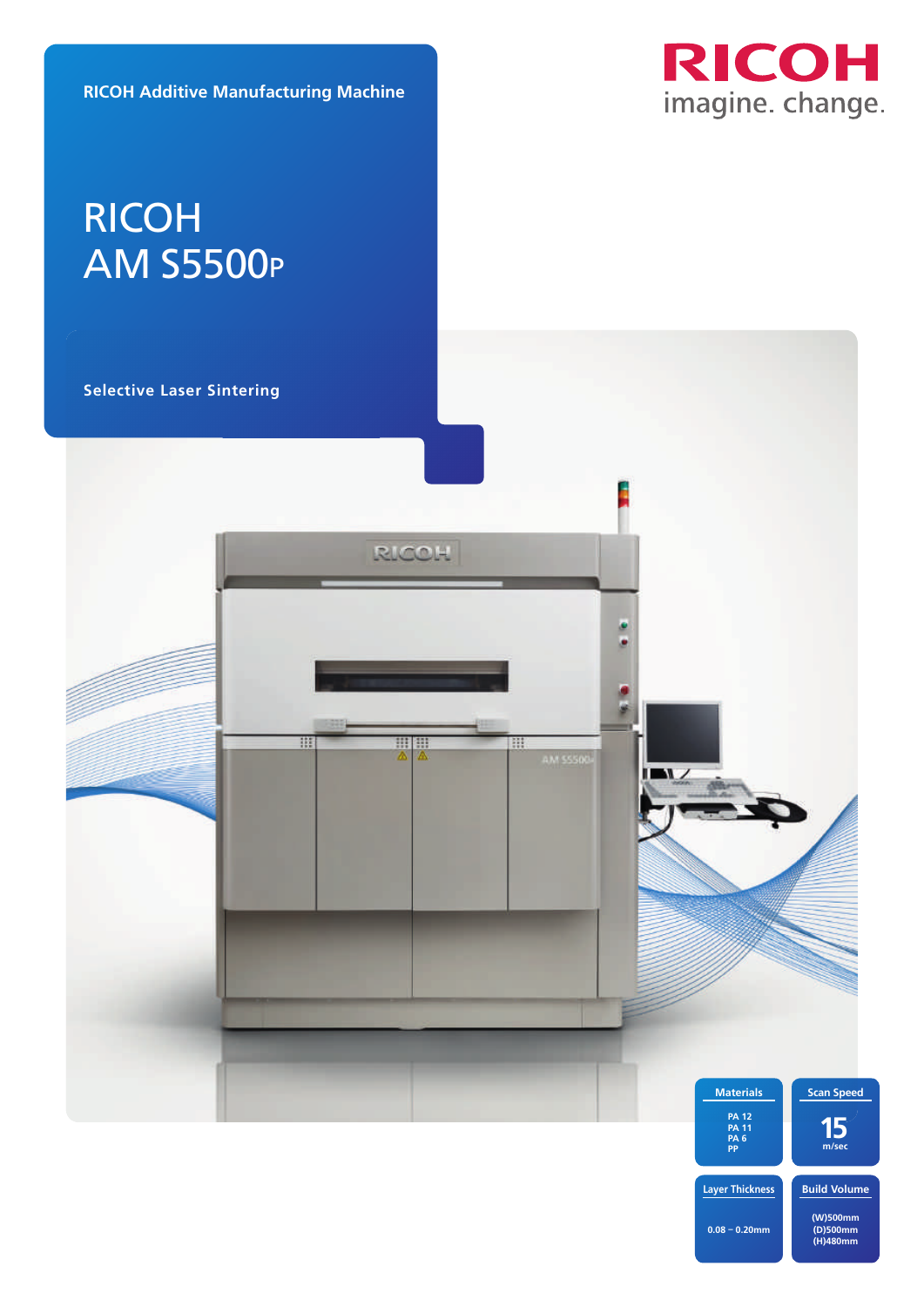**Polymer Laser Sintering System for Additive Manufacturing of Functional Prototypes and End-use Parts**

# RICOH AM S5500P

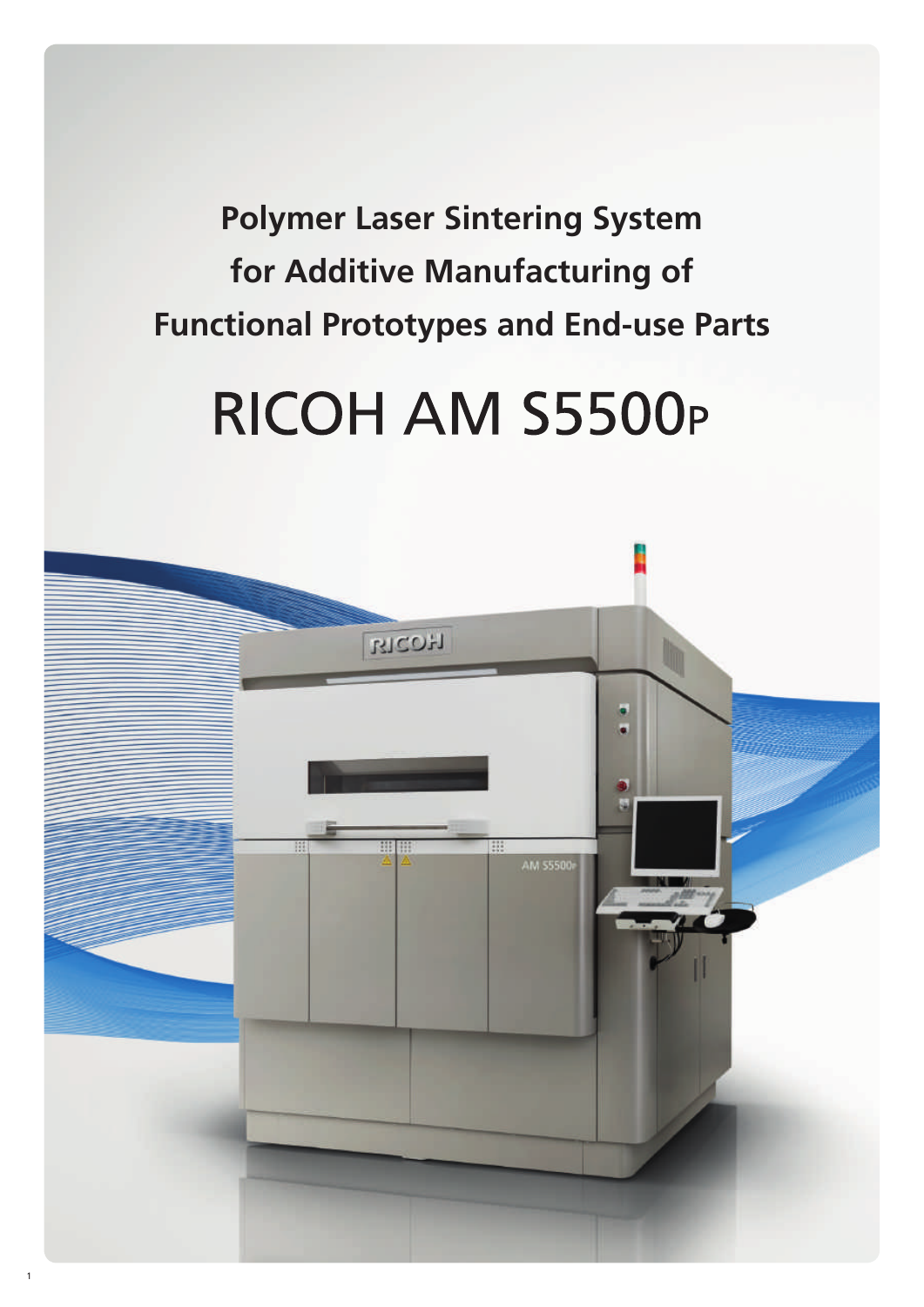

#### **What is the Ricoh AM S5500p?**

The RICOH AM S5500p uses Powder Bed Fusion (or SLS® technology) sinter polymer powder to produce parts. Our technology uses heat and a smart re-coater combined with a laser to manufacture design prototypes and functional prototypes, which can be used in a range of industries such as Aerospace, Automotive and Medical.



#### **High performance using a range of polymers 1**

Users are able to choose from a selection of polymerbased materials. The parts produced can be utilised in a range of applications from prototyping to functional parts.

#### **Efficient building at a lower running cost 2**

Using its generous build volume, the AM S5500p enables users to produce many components at once; ensuring fast, flexible and cost-effective production

#### **High quality and repeatability of components manufacture 3**

Using the advanced thermal control parameters, users can benefit from highly accurate and repeatable manufacture.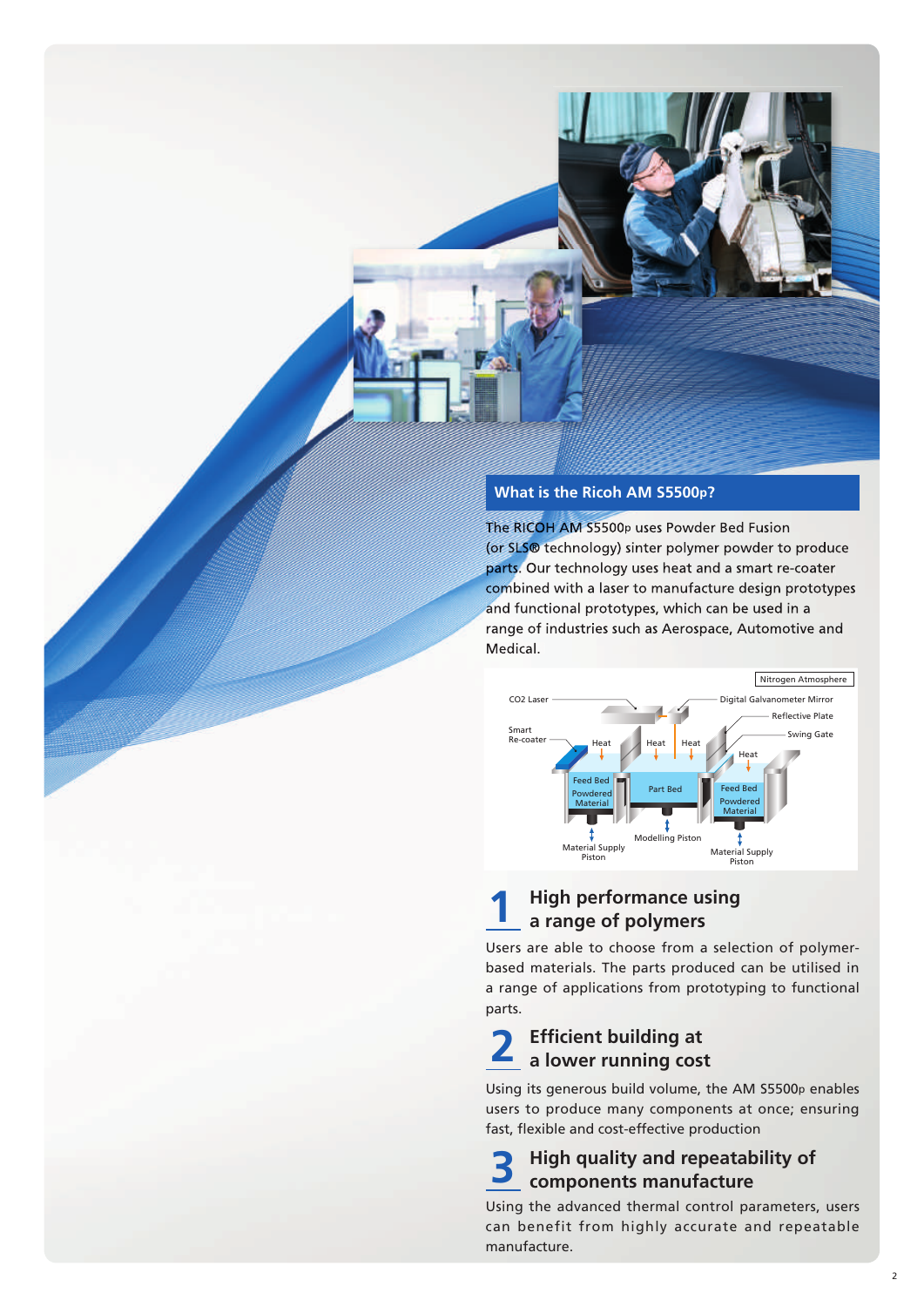## **RICOH AM S5500P Strengths** ADVANTAGES

High end additive manufacturing technology with a range of high performance materials for the manufacturing industry and beyond.



### **Substantial Build size**

The generous build size enables the manufacture of large components in one build, and the production of multiple parts in a single run.

The system comes with Ricoh's own pre-configured settings for use with

their own parameters to suit the application with access to all settings.

### **Advanced Temperature Control**



Ricoh approved materials. Via the systems software, the user can develop **Automobile part**

## **Smart re-coater and dual powder distribution**

The smart re-coater feeds new powder from both sides of the feed cartridge in order to provide consistently denser and high quality parts.

### **High Machine reliability**

The RICOH AM S5500p contains numerous support mechanisms, contributing to its high reliability. This includes mechanisms for independent control to prevent overheating, and power voltage fluctuation.

**Image of the parts which can be created in one run**

#### **Service and Support - Tailored to meet your needs**

You can rely on Ricoh Service to help you maximise your productivity and provide you the level of maintenance and support needed for your business. Our dedicated local teams are supported by a pan-European network of service engineers that can ensure proactive maintenance and swift on-site support depending on your requirements. Our support services include planned maintenance along with telephone and on-site support which are designed to ensure that your equipment is maintained in optimum condition and provide fast support response, minimising the impact on your business.

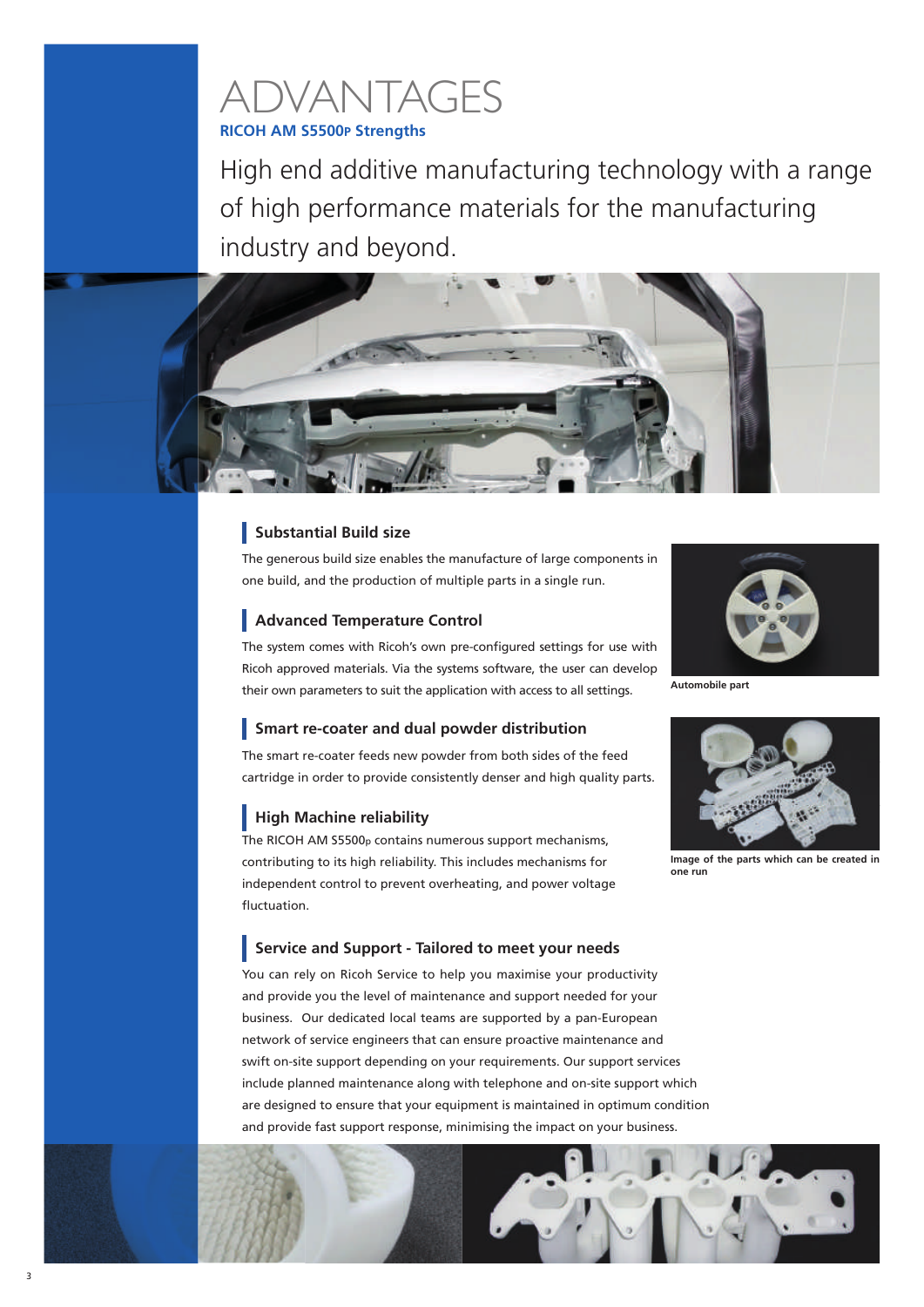## **RICOH AM S5500P Highlights** FEATURES

## Utilising the latest technology and high-performing materials to support the Additive Manufacturing Industry

The RICOH AM S5500P enables users to select materials from Ricoh's approved material range, including Polypropylene (PP), PA6GB\* , PA11, PA12, PA12GB\*

The range of materials available for use with the RICOH AM S5500P provides user with a range of material options depending on the application.

| <b>Material</b> | <b>Features</b>                                                                                                                                                                                    | <b>Application</b>                                                                                              |
|-----------------|----------------------------------------------------------------------------------------------------------------------------------------------------------------------------------------------------|-----------------------------------------------------------------------------------------------------------------|
| PP              | Polypropylene material with high flexibility, toughness, high<br>chemical resistance and is lightweight                                                                                            | Functional prototypes to all Housing components,<br>Hinges parts, Automotive interior parts                     |
| PA6GB           | Polyamide 6 with glass beads, high heat resistance and<br>toughness                                                                                                                                | Functional testing, design review, automotive<br>interior parts.                                                |
| <b>PA11</b>     | Excellent flexible properties, Polypropylene-like material<br>based on PA11 High robustness and durability equivalent to<br>Polypropylene and ABS                                                  | Functional prototypes, design review, hinges parts                                                              |
| <b>PA12</b>     | Unfilled polyamide 12 material with improved melt-flow<br>Achieves better surface finish and feature details on parts<br>produced                                                                  | Architectural models, Functional testing, design<br>review, tray, mechanical appliances, jig and fixtures       |
| PA12GB          | Polyamide 12 with glass beads material for improved part<br>stiffness and heat resistance compared to unfilled polyamide<br>12 Achieves better part density, surface roughness and<br>airtightness | Functional testing, wind tunnel testing, design<br>review, automotive interior parts such as intake<br>manifold |

\*Denotes glass beads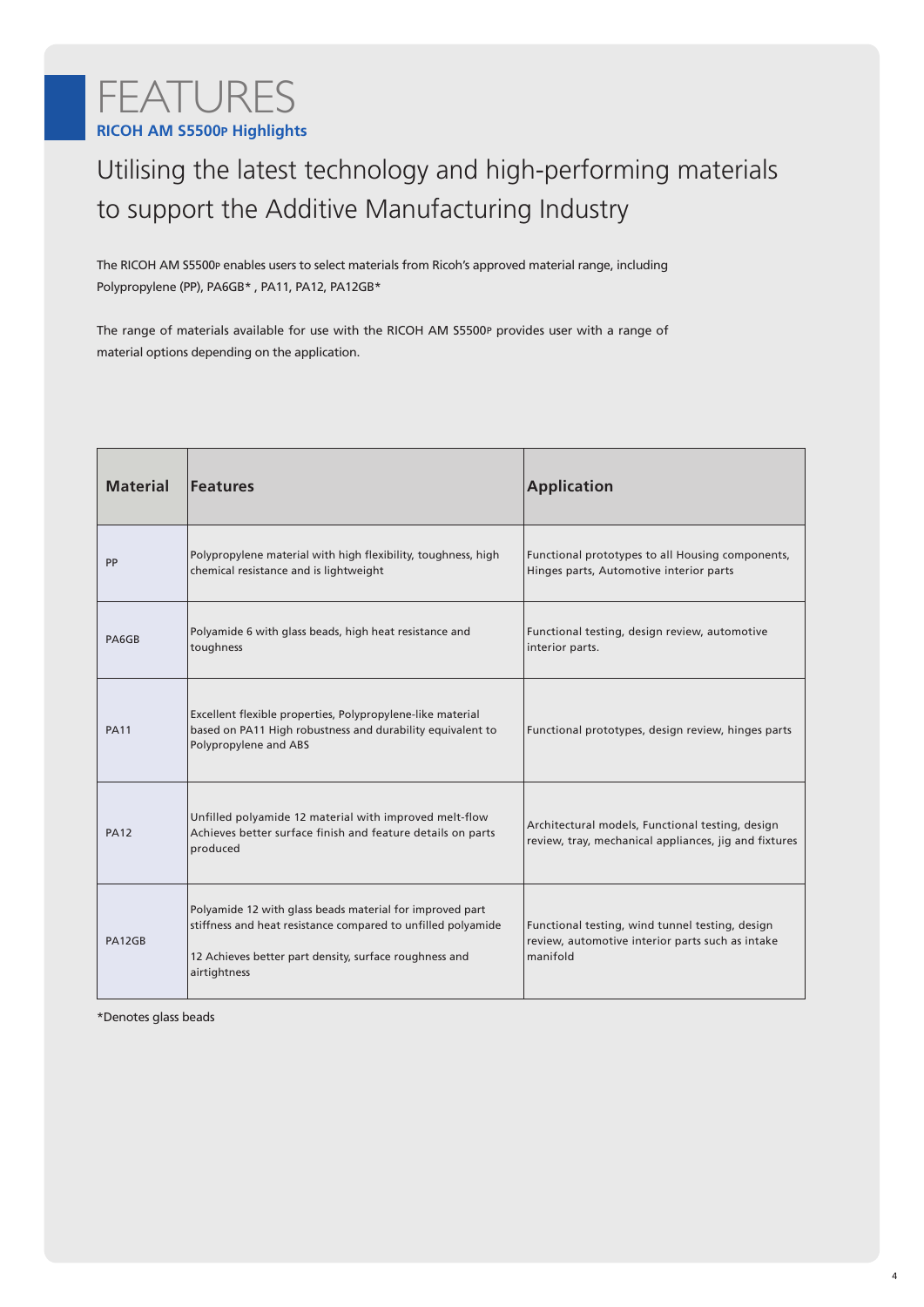## **Layer upon layer of innovation** RICOH Rapid Fab

We've created everything you need for a complete Additive Manufacturing Service

RICOH Rapid Fab is an innovation that encompasses a complete additive manufacturing service offering, with dedicated levels of manufacturing and prototyping support. We've built on our heritage as a world-leading manufacturer to offer you access to our knowledge and expertise in additive manufacturing.

With Full-Service Manufacturing, Prototyping and Manufacturing Consultancy and Web-based production, we can offer a range of solutions – or even full product development – from initial design and prototype, right through to manufacture.

We've built on our heritage as a world-leading manufacturer to offer you access to our knowledge and expertise in the Additive Manufacturing arena. Ricoh Rapid Fab utilises a range of the latest technologies in additive manufacturing, including the AM S5500P. The AM S5500P is built with high quality components and advanced technology to offer reliability and improved productivity.

You choose the combination of services that is right for you.

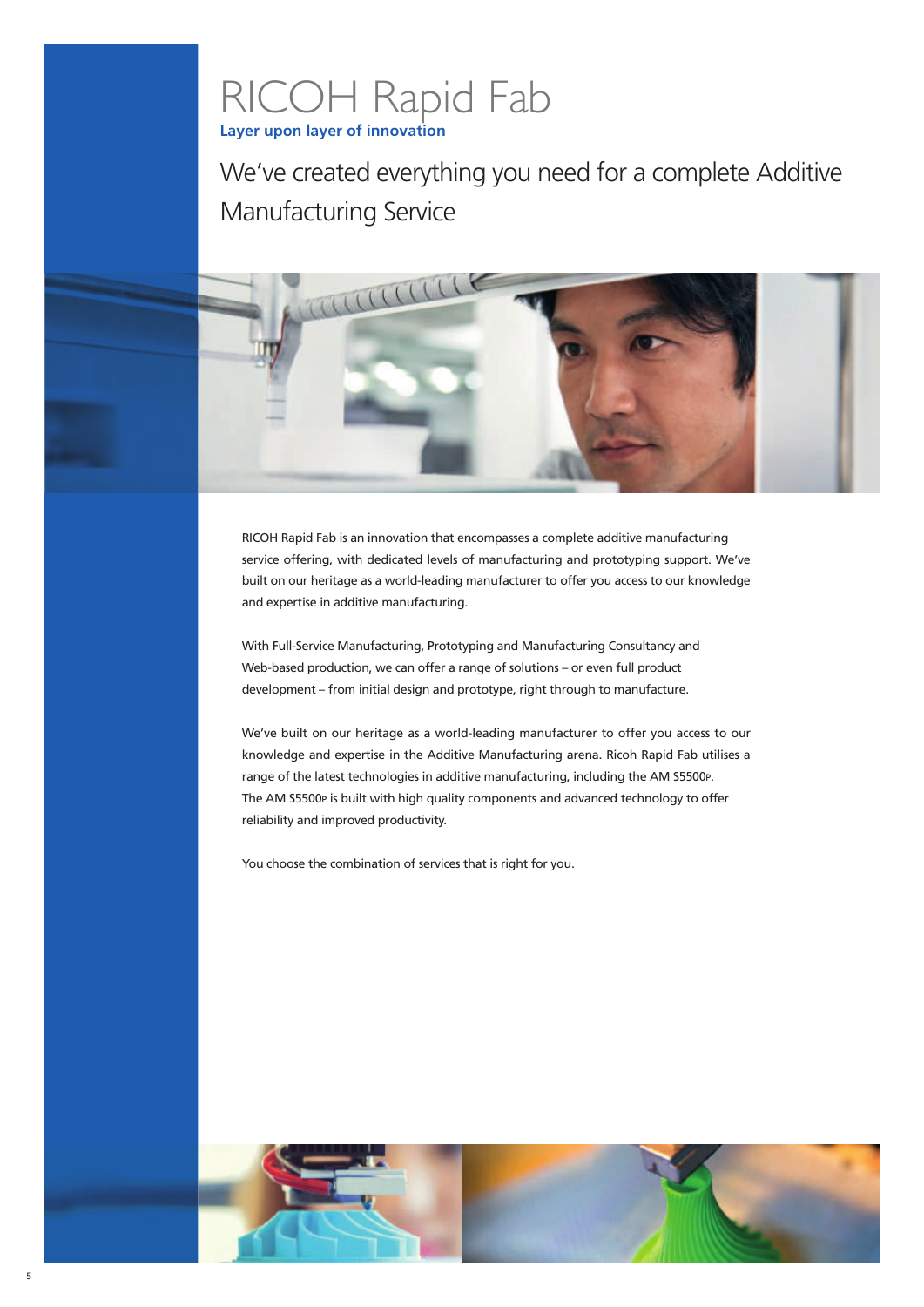## **Layer upon layer of innovation** RICOH Rapid Fab

We've created everything you need for a complete Additive Manufacturing Service



**Ricoh Rapid Fab services include:**